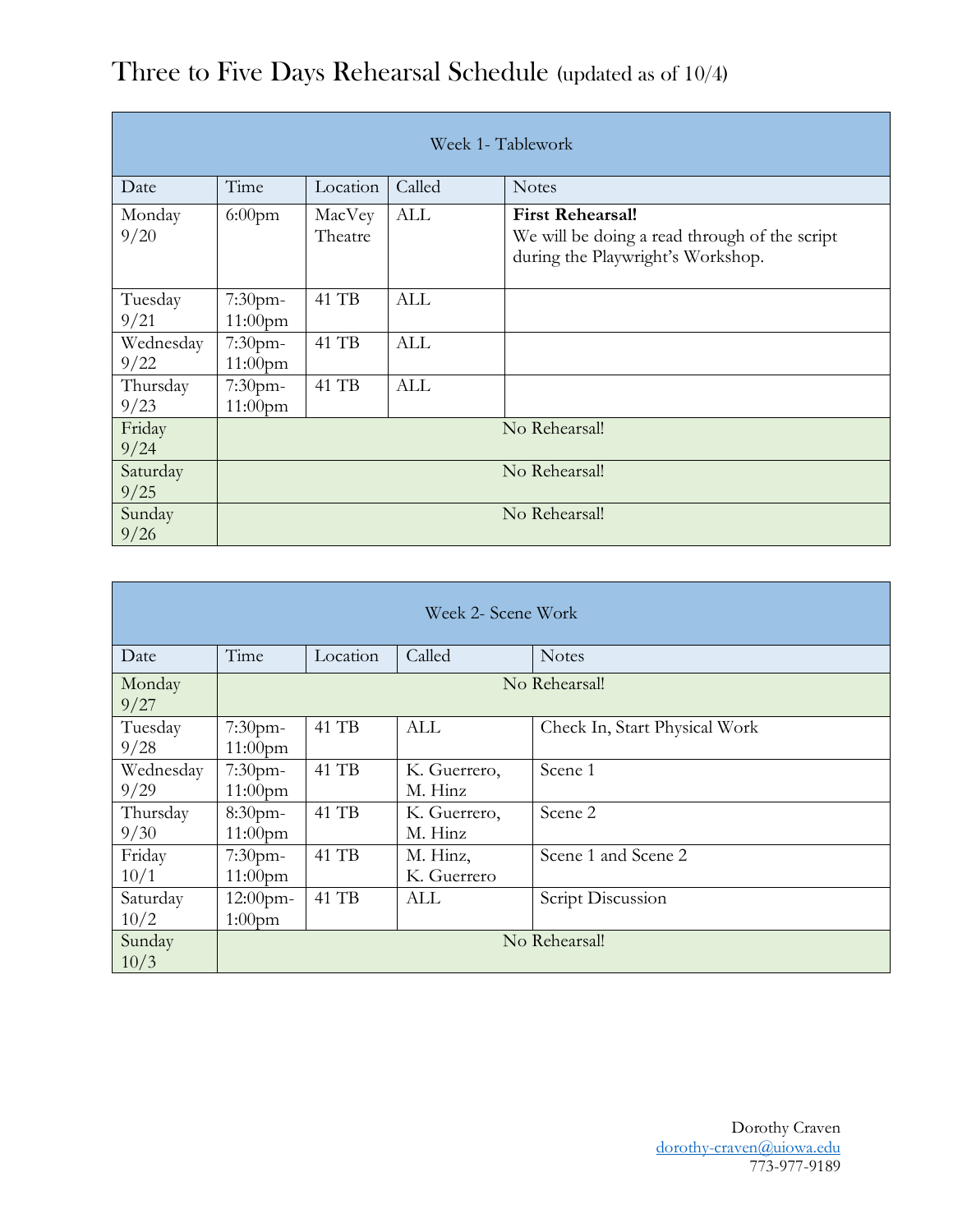| Week 3- Scene Work Continued |                                            |        |                                                      |         |  |  |  |
|------------------------------|--------------------------------------------|--------|------------------------------------------------------|---------|--|--|--|
| Date                         | Time<br>Called<br>Location<br><b>Notes</b> |        |                                                      |         |  |  |  |
| Monday<br>10/4               | No Rehearsal!                              |        |                                                      |         |  |  |  |
| Tuesday<br>10/5              | $7:30$ pm-<br>$11:00$ pm                   | 172 TB | Scene 2<br>M. Hinz,<br>K. Guerrero                   |         |  |  |  |
| Wednesday<br>10/6            | $7:30$ pm-<br>$11:00$ pm                   | 172 TB | D. Meadows-<br>Sanderlin,<br>M. Hinz,<br>K. Guerrero | Scene 3 |  |  |  |
| Thursday<br>10/7             | 8:30pm-<br>$11:00$ pm                      | 172 TB | D. Kapoor,<br>M. Hinz                                | Scene 4 |  |  |  |
| Friday<br>10/8               | $7:30$ pm-<br>$11:00$ pm                   | 172 TB | D. Kapoor,<br>M. Hinz                                | Scene 4 |  |  |  |
| Saturday<br>10/9             | $12:00$ pm-<br>4:00 <sub>pm</sub>          | 172 TB | D. Meadows-<br>Sanderlin,<br>M. Hinz,<br>K. Guerrero | Scene 3 |  |  |  |
| Sunday<br>10/10              | No Rehearsal!                              |        |                                                      |         |  |  |  |

| Three to Five Days Rehearsal Schedule (updated as of 10/4) |  |
|------------------------------------------------------------|--|
|------------------------------------------------------------|--|

| Week 4             |                       |            |            |                                   |  |
|--------------------|-----------------------|------------|------------|-----------------------------------|--|
| Date               | Time                  | Location   | Called     | <b>Notes</b>                      |  |
| Monday<br>10/11    | No Rehearsal!         |            |            |                                   |  |
| Tuesday<br>10/12   | 7:30pm-<br>$11:00$ pm | <b>TBD</b> | <b>ALL</b> |                                   |  |
| Wednesday<br>10/13 | 7:30pm-<br>$11:00$ pm | <b>TBD</b> | <b>ALL</b> | <b>Marketing Information Due!</b> |  |
| Thursday<br>10/14  | 7:30pm-<br>11:00pm    | <b>TBD</b> | <b>ALL</b> |                                   |  |
| Friday<br>10/15    | No Rehearsal!         |            |            |                                   |  |
| Saturday<br>10/16  | No Rehearsal!         |            |            |                                   |  |
| Sunday<br>10/17    | No Rehearsal!         |            |            |                                   |  |